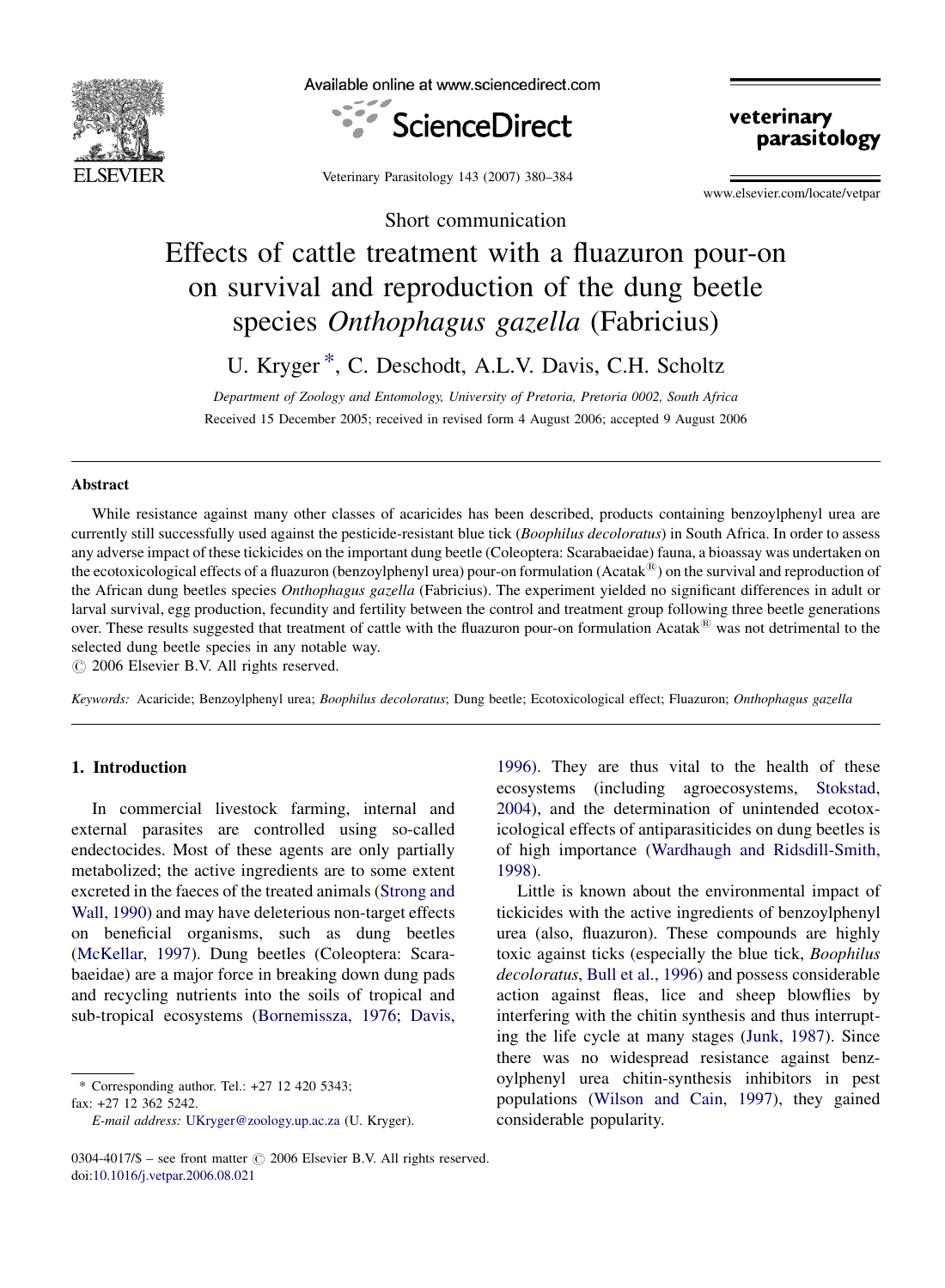The product  $Acatak^{\circledR}$  is a benzoylphenyl urea formulation on the South African market for chemotherapy against blue ticks. It comes as a ready-to-use pour-on containing 25 g/l fluazuron with a systemic mode of action and a peak concentration of the active ingredient in the faeces 2–4 weeks after application.

In tests conducted by Ciba-Geigy Australia Ltd., dung was spiked with discrete concentrations of Acatak<sup>®</sup> (0, 100, 500, and 10,000 ppb) and fed to laboratory kept dung beetles [\(Fisara, 1994\)](#page-4-0). While Euoniticellus intermedius was not affected, there were notable reductions in brood production and viability in Onthophagus taurus and Onthophagus gazella [\(Fisara,](#page-4-0) [1994, 1996a](#page-4-0)). The same author found no change in brood production and emergence testing Acatak $^{(8)}$  on E. intermedius or O. gazella in a follow-up study [\(Fisara,](#page-4-0) [1995a,b\)](#page-4-0). Cattle treatment with Acatak $\overline{B}$  at the rate of 2.5 mg/kg did not have any negative effects on the reproduction of E. intermedius ([Fisara, 1996b\)](#page-4-0).

So far, there has been no comprehensive laboratory based bioassay using dung voided from fluazuron pouron-treated cattle documenting the lethal and sub-lethal effects on dung beetles through several generations.

O. gazella (Fabricius) is a widely distributed dung beetle species throughout the tropical and subtropical African region [\(Ferreira, 1968–1969\)](#page-4-0) and an integral part of South African dung beetle communities. Its importance and ecological profile therefore make O. gazella the ideal species to use for laboratory assays on ecotoxicological effects of antiparasitic drugs on dung beetles. The aim of this study was to assess any lethal and/or sublethal ecotoxicological non-target effects that cattle treatment with Acatak $\overline{B}$  may have on O. gazella.

# 2. Materials and methods

A group of five Friesian heifers was treated once with a fluazuron pour-on (benzoylphenyl urea: 25 g/l, Acatak $^{(8)}$ ) strictly according to the manufacturer's instructions (3 mg/kg or 6 ml/50 kg body mass) and kept on a paddock at the experimental farm at the University of Pretoria. Simultaneously, another group of five heifers was kept untreated on another paddock 20 m away without any contact to the treated group. The cattle had not been treated with any antiparasitic agent for 3 months prior to this trial and were maintained on hay, grass, and water ad libitum.

One, 2, 3, 5, 7, 14, 21, and 28 days after treatment, freshly deposited cattle dung was collected from both paddocks. For each collection day and cattle group the dung was thoroughly mixed and then frozen until needed.

Laboratory colonies of O. gazella were established with beetles from a farm where no antiparasitic drugs had been used for more than 3 months prior to collecting date. The experiments were started with lab reared F1 generation offspring from the field-collected beetles and were undertaken in an insectary at  $27^{\circ}$ C, 12 h photoperiod and 60% humidity.

For each dung collection day, 10 pairs (one male and one female each) of unmated 10-day-old O. gazella from the F1 generation were placed in 21 plastic buckets (one pair per bucket) filled three-quarters with soil and closed with a gauze lid. Five pairs were given 250 ml dung from cattle treated with fluazuron, five pairs were supplied with 250 ml dung from untreated cattle. After 4 days the beetles were fed with another portion of 250 ml of the respective dung type. After 7 days the contents of each bucket were sifted and the number of surviving adult beetles was counted. The beetle pairs were placed into new buckets with fresh sand and dung and the procedure was repeated for another week. At the end of the second week, the number of F2 broodballs produced was counted (measure for fecundity of F1 generation) and the number of emerging F2 individuals from these broodballs was recorded (measure for fertility of F1 generation; after [Southwood, 1978](#page-4-0)).

The second part of the experiment aimed to assess the effect of fluazuron on the fecundity and fertility of the F2 generation *O. gazella*. Ten pairs of unmated,  $10$ day-old beetles belonging to the F2 generation and reared on the respective dung type that their parents had been fed were paired up in buckets with fresh sandy soil. All were fed with 250 ml control dung. The abovedescribed procedure was repeated.

The entire experiment was repeated starting with the F1 generation obtained from new colonies of fieldcollected beetles and dung from new groups of treated and untreated cattle.

After square-root transformation the data were normally distributed and analyzed with a two-way ANOVA in SIGMASTAT (Version 2.0; SPSS Inc.). Percentage corrected mortality was calculated using Abbott's formula [\(Abbott, 1925\)](#page-3-0).

## 3. Results and discussion

The data for adult survival were not normally distributed and included a lot of ties; they were therefore not analyzable with ANOVA. However, it was obvious from the data themselves ([Table 1](#page-2-0)) that the values in the treatment group did not deviate from the values in the control group. The percentage corrected mortalities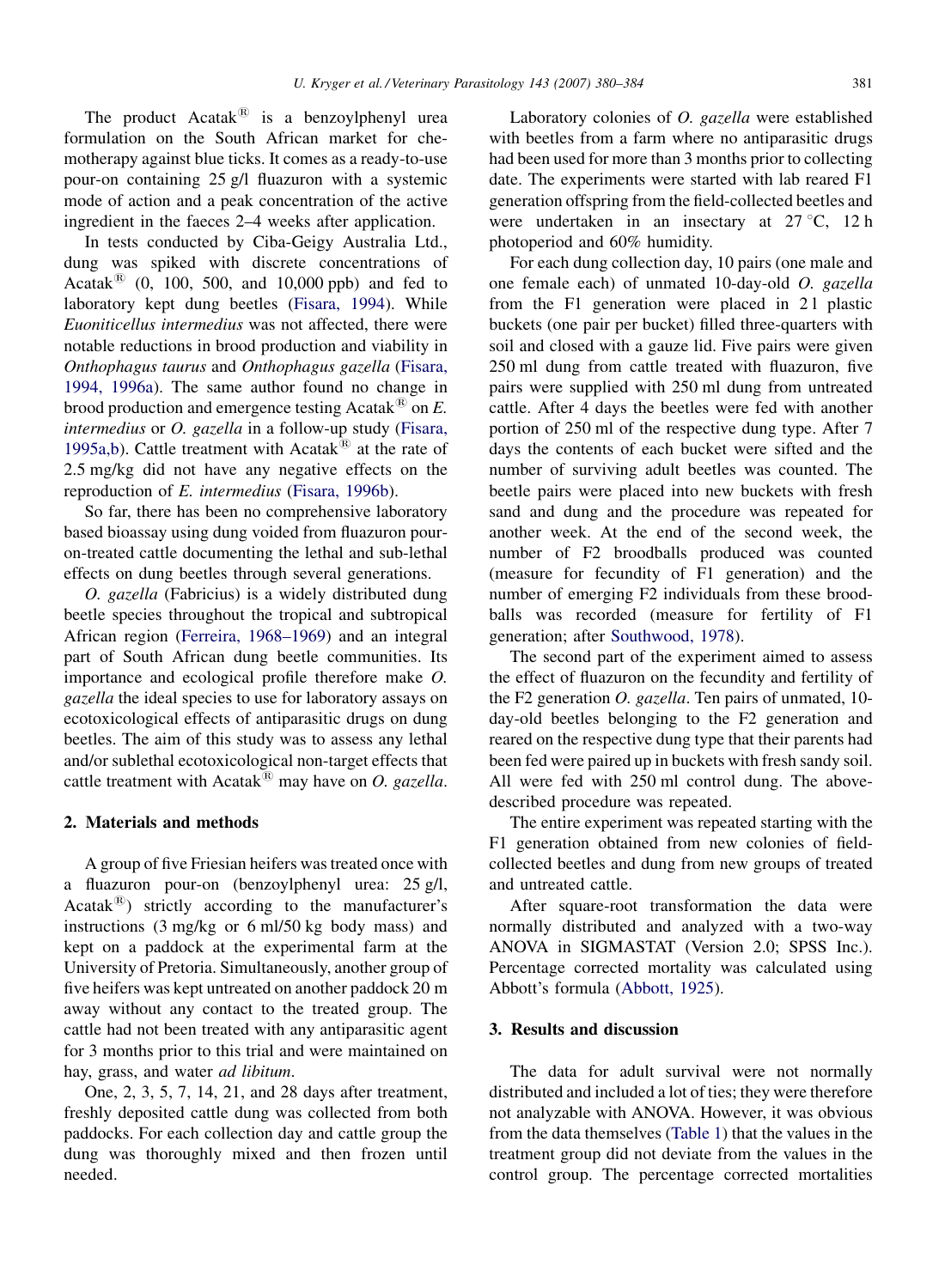<span id="page-2-0"></span>Table 1

Mean number of adult F1 Onthophagus gazella (per pair) surviving seven to 14 days of exposure to dung from cattle treated with Acatak® pour-on and to control dung

| Day | Week 1               |                    |         |                    |                      | Week 2           |                    |                  |                    |             |
|-----|----------------------|--------------------|---------|--------------------|----------------------|------------------|--------------------|------------------|--------------------|-------------|
|     | $Acatak^{\circledR}$ |                    | Control |                    | $Acatak^{\circledR}$ |                  | Control            |                  |                    |             |
|     | $\boldsymbol{n}$     | $\bar{x} \pm$ S.D. | n       | $\bar{x} \pm$ S.D. | % Mortality          | $\boldsymbol{n}$ | $\bar{x} \pm$ S.D. | $\boldsymbol{n}$ | $\bar{x} \pm$ S.D. | % Mortality |
|     | 10                   | $2.00 \pm 0.00$    | 10      | $1.90 + 0.10$      | $-5.26$              | 10               | $1.90 + 0.10$      | 10               | $1.80 + 0.13$      | $-5.56$     |
| 2.  | 10                   | $2.00 \pm 0.00$    | 10      | $1.70 + 0.15$      | $-17.65$             | 10               | $1.80 \pm 0.13$    | 10               | $1.60 \pm 0.16$    | $-12.50$    |
| 3   | 10                   | $2.00 + 0.00$      | 10      | $1.90 + 0.10$      | $-5.26$              | 10               | $1.80 + 0.13$      | 10               | $1.90 + 0.10$      | 5.26        |
|     | 10                   | $2.00 \pm 0.00$    | 10      | $1.90 + 0.10$      | $-5.26$              | 10               | $1.50 + 0.22$      | 10               | $1.70 + 0.21$      | 11.77       |
|     | 10                   | $2.00 + 0.00$      | 10      | $1.90 + 0.10$      | $-5.26$              | 10               | $1.80 + 0.13$      | 10               | $1.80 + 0.13$      | 0.00        |
| 14  | 10                   | $2.00 + 0.00$      | 10      | $2.00 + 0.00$      | 0.00                 | 10               | $2.00 + 0.00$      | 10               | $1.90 + 0.10$      | $-5.26$     |
| 21  | 10                   | $2.00 + 0.00$      | 10      | $2.00 + 0.00$      | 0.00                 | 10               | $1.90 + 0.10$      | 10               | $2.00 + 0.00$      | 5.00        |
| 28  | 10                   | $2.00 \pm 0.00$    | 10      | $1.90 \pm 0.10$    | $-5.26$              | 10               | $1.90 \pm 0.10$    | 10               | $1.90 \pm 0.10$    | 0.00        |

Percentage corrected mortality was calculated following [Abbott \(1925\);](#page-3-0) *n*, number of F1 beetle pairs.

were correspondingly low, in several cases even negative (Table 1) indicating a higher survival rate in the treatment group than in the control. There was no notable lethal effect of the fluazuron pour-on on adult O. gazella.

The number of F2 brood balls formed by the F1 generation in the second week of exposure did not differ significantly between the treated and control groups (Table 2, ANOVA,  $P = 0.195$ ).

The overall two-way ANOVAs for F2 adult emergence was non significant ( $P = 0.508$ ). In some cases the mean number of F2 broodballs produced and of F2 beetles emerging was higher in the control group and in some cases the mean number was higher in the treatment group (Tables 2 and 3), but there was no evident trend indicating any negative effects on F1 fecundity or fertility due to fluazuron application.

The mean number of F3 broodballs and emerged F3 beetles was sometimes higher in the group reared on fluazuron-treated dung and sometimes in the control

Table 2

Mean number of F2 brood balls formed per parental F1 O. gazella pair in the second experimental week with dung from cattle treated with Acatak<sup> $48$ </sup> pour-on and control dung (*n*, number of parental F1 beetle pairs)

| Day            | Acatak $^{\circledR}$ |                    | Control |                    |  |
|----------------|-----------------------|--------------------|---------|--------------------|--|
|                | N                     | $\bar{x} \pm$ S.D. | n       | $\bar{x} \pm$ S.D. |  |
|                | 10                    | $31.20 \pm 8.18$   | 10      | $22.90 \pm 5.82$   |  |
| $\overline{2}$ | 10                    | $19.70 \pm 5.82$   | 10      | $19.50 \pm 5.83$   |  |
| 3              | 10                    | $34.90 \pm 6.10$   | 10      | $17.40 + 4.47$     |  |
| 5              | 10                    | $8.80 \pm 4.03$    | 10      | $13.30 \pm 5.11$   |  |
| 7              | 10                    | $19.20 \pm 5.05$   | 10      | $20.40 \pm 3.40$   |  |
| 14             | 10                    | $42.80 \pm 4.59$   | 10      | $42.70 \pm 3.20$   |  |
| 21             | 10                    | $22.90 \pm 5.36$   | 10      | $10.30 \pm 5.25$   |  |
| 28             | 10                    | $18.80 \pm 5.54$   | 10      | $19.50 \pm 5.63$   |  |

group ([Tables 4 and 5](#page-3-0)). The overall two-way ANOVAs did not result in any significant differences in F2 fecundity nor fertility due to the treatment ( $P = 0.866$ ) and 0.334).

The faecal concentration of fluazuron administered to cattle at a dosage of 3 mg/kg body weight peaks around 14–28 days after application. This bioassay has found no evidence for any detrimental affects of faecal fluazuron on three generations of the dung beetle species *O. gazella* from 1 to 28 days after drug application to cattle, covering the presumably most critical time period. This is in contrast to the reported negative effects of diflubenzuron and teflubenzuron on the dung beetle Sphaeridium scaraboides (as quoted in [Strong and Wall, 1990\)](#page-4-0) and on the grasshoppers Aiolopus thalassinus and Eyprepocnemis plorans ([Schmidt et al., 1993\)](#page-4-0), respectively. It may not be surprising that the tested chemical did not impact on adult survival of a dung degrading coleopteran, because its mode of action consists of interrupting the larval

Table 3

Mean number of F2 O. gazella emerged from brood balls (per F1 parental pair) formed with dung from cattle treated with Acatak $48$ pour-on and control dung (n, number of parental F1 beetle pairs)

| Acatak <sup>®</sup> |                    | Control |                    |  |
|---------------------|--------------------|---------|--------------------|--|
| n                   | $\bar{x} \pm$ S.D. | n       | $\bar{x} \pm$ S.D. |  |
| 10                  | $22.60 \pm 6.56$   | 8       | $20.50 \pm 3.67$   |  |
| 8                   | $9.50 \pm 2.17$    | 8       | $11.13 \pm 3.50$   |  |
| 9                   | $20.00 \pm 2.53$   | 9       | $11.22 + 3.24$     |  |
| 6                   | $11.33 + 5.02$     | 6       | $4.00 \pm 1.84$    |  |
| 9                   | $10.44 + 2.52$     | 10      | $8.40 \pm 2.25$    |  |
| 10                  | $5.70 \pm 2.20$    | 10      | $8.50 \pm 1.62$    |  |
| 9                   | $13.11 \pm 3.36$   | 5       | $11.20 \pm 5.11$   |  |
|                     | $1.43 \pm 0.57$    |         | $6.14 + 2.18$      |  |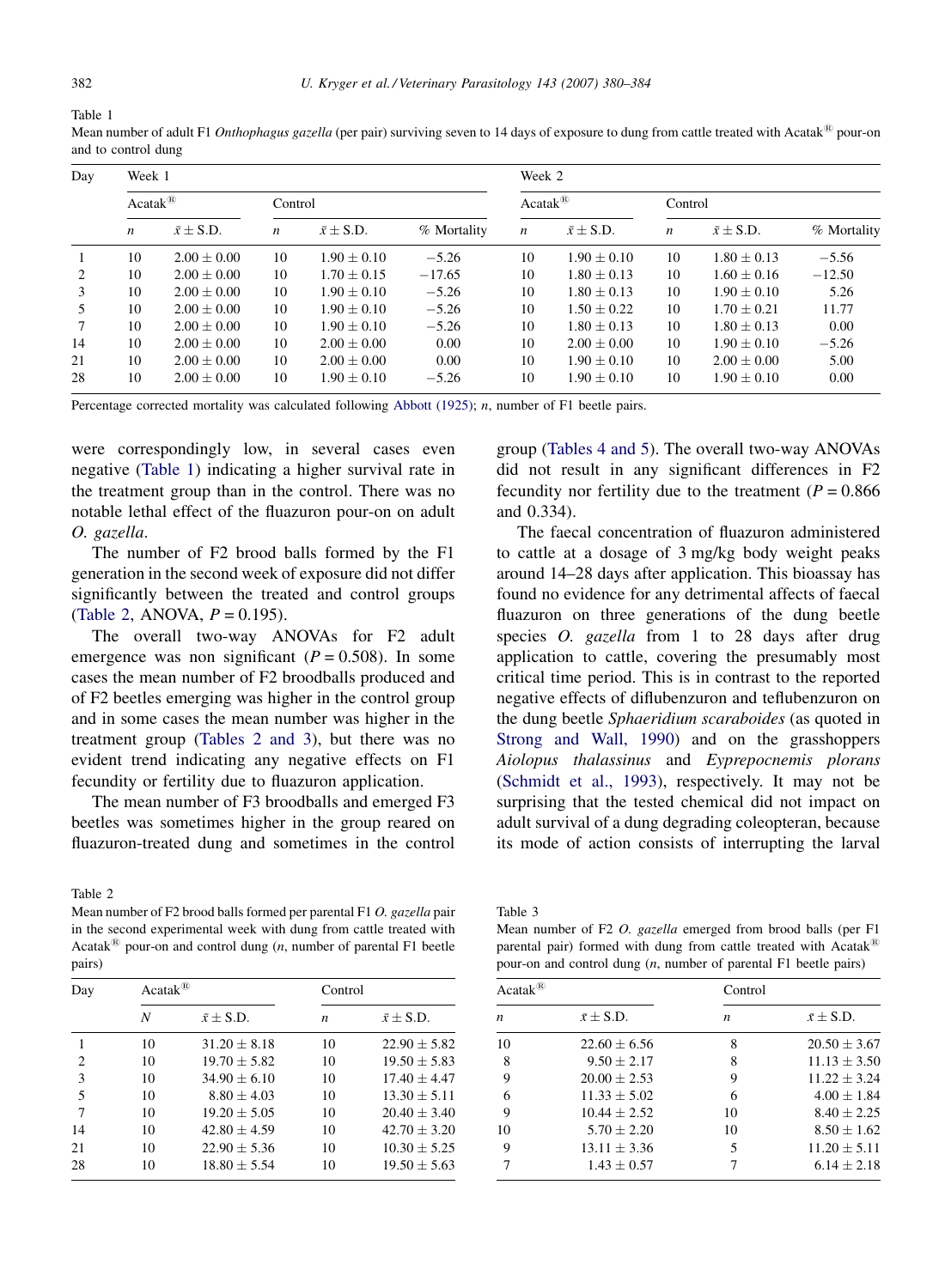<span id="page-3-0"></span>Table 4

Mean number of F3 brood balls formed by F2 O. gazella reared on dung from cattle treated with Acatak<sup>®</sup> pour-on or control dung  $(n,$ number of parental F2 beetle pairs)

| Day            | Week 2                                               |                    |         |                    |  |  |
|----------------|------------------------------------------------------|--------------------|---------|--------------------|--|--|
|                | $\mathbf{Acatak}^{\scriptsize\textcircled{\tiny R}}$ |                    | Control |                    |  |  |
|                | $\boldsymbol{n}$                                     | $\bar{x} \pm$ S.D. | n       | $\bar{x} \pm$ S.D. |  |  |
|                | 10                                                   | $18.10 \pm 3.48$   | 10      | $5.60 \pm 1.98$    |  |  |
| $\overline{c}$ | 10                                                   | $20.60 \pm 6.02$   | 10      | $12.00 + 4.40$     |  |  |
| 3              | 10                                                   | $10.00 \pm 3.69$   | 10      | $7.50 + 2.60$      |  |  |
| 5              | 10                                                   | $17.00 \pm 5.02$   | 9       | $19.88 \pm 6.96$   |  |  |
| 7              | 10                                                   | $16.30 + 3.60$     | 10      | $12.70 \pm 5.57$   |  |  |
| 14             | 10                                                   | $15.20 + 5.78$     | 10      | $20.50 \pm 5.59$   |  |  |
| 21             | 10                                                   | $12.70 + 3.82$     | 10      | $27.40 + 5.15$     |  |  |
| 28             | 10                                                   | $21.20 \pm 7.03$   | 10      | $28.50 \pm 3.80$   |  |  |

Table 5

Mean number of F3 O. gazella emerged from brood balls formed by F2 pairs reared on dung from cattle treated with Acatak<sup>®</sup> pour-on or control dung  $(n,$  number of parental F2 beetle pairs)

| $Acatak^{\circledR}$ |                    | Control          |                    |
|----------------------|--------------------|------------------|--------------------|
| $\boldsymbol{n}$     | $\bar{x} \pm$ S.D. | $\boldsymbol{n}$ | $\bar{x} \pm$ S.D. |
| 10                   | $8.80 \pm 1.74$    |                  | $2.71 \pm 0.92$    |
|                      | $14.43 \pm 4.25$   |                  | $6.00 \pm 1.43$    |
| 6                    | $7.00 \pm 2.21$    | 6                | $6.33 \pm 1.52$    |
| 6                    | $8.33 + 1.54$      | 5                | $10.00 \pm 3.35$   |
| 8                    | $5.75 \pm 1.52$    | 5                | $7.00 \pm 2.95$    |
| 5                    | $11.40 \pm 2.29$   | 8                | $4.63 \pm 1.51$    |
|                      | $3.29 \pm 1.11$    | 8                | $10.88 \pm 1.65$   |
|                      | $4.71 \pm 1.13$    | 10               | $6.90 \pm 2.04$    |

development of arthropods. However, following reports of disturbed growth and development of oocytes after diflubenzuron ingestion in another beetle species, Tenebrio molitor [\(Soltani\\_Mazouni, 1994\)](#page-4-0) and potent toxicity of chlorfluazuron (another benzoylphenyl urea insecticide) on larvae of the red flour beetle, Tribolium castaneum [\(Gazit et al., 1989\)](#page-4-0), fluazuron related reduced fecundity and/or fertility in O. gazella could have been expected. On the other hand, it is well established that the action of benzoylphenyl urea compounds is highly selective, and also various species of beetles have different tolerance thresholds to residues of antiparasitic drugs ([Wardhaugh et al., 1998](#page-4-0)).

However, the data presented here are also different from the results generated by [Fisara \(1994, 1996b\)](#page-4-0) on the same dung beetle species. These conflicting findings may be the result of different end-concentrations of the chemical in the dung, differing laboratory conditions [\(Forbes and Forbes, 1994](#page-4-0)) or genetic strains of O. gazella or a combination of those (compare Krüger and [Scholtz, 1997\)](#page-4-0).

The absence of negative effects of benzoylphenyl urea on O. gazella documented here is in agreement with the results of a long term field study by [Kryger](#page-4-0) [et al. \(2005\)](#page-4-0) who found no adverse changes in South African dung beetle communities after cattle treatment with the fluazuron pour-on Acatak $^{\circledR}$ .

South African beef farmers in the Eastern Cape Province prefer pour-on formulations over dips and sprays ([Spickett and Fivaz, 1992](#page-4-0)). The development of resistance in South African B. decoloratus to DDT, organophosphates, carbamates, synthetic pyrethroids and toxaphene ([Maree and Casey, 1993\)](#page-4-0) has lead to a situation where benzoylphenyl urea compounds are the only acaricides left where no severe resistance has occurred yet. The fluazuron-containing product  $Acatak^{(8)}$ is the only parasiticide still effective against the blue tick in South Africa. This product combines this effectiveness with the ease of application of a pour-on (and therefore popularity) and with an environmental friendliness towards beneficial dung beetles. As long as farmers use it according to the manufacturers' specifications (avoiding overdosing and only on affected livestock) its widespread use would therefore not raise concerns. However, it remains important to stress that the product should not be used more often than necessary, in order to slow the advent of tick resistance [\(Maree and Casey,](#page-4-0) [1993\)](#page-4-0) as well as in order to conserve beneficial coprophagus beetles. Furthermore, it is crucial to propagate the continued existence of susceptible ticks in refugia by avoidingthe ''drench-and-move'' practice and by leaving some animals untreated (see [Van Wyk, 2001](#page-4-0)).

The relative impact on the dung beetle fauna may become more pronounced with an accumulation of the compound in the ecosystem. For sustainable farming, promoted by efficient dung removal and consequently healthy pastures, the frequency and timing of any insecticide application should therefore be sensitive to the dynamics in the dung beetle populations.

#### Acknowledgements

The authors thank Dr. Barry Hyman and Dr. Naeem Bham for technical advice on the correct application of the veterinary parasiticide used. Special thanks to Prof. Peter Holter for his valuable input on the statistical analyses and general comments on the manuscript. This study was financially supported by the NRF (THRIP).

## References

Abbott, W.S., 1925. A method of computing the effectiveness of an insecticide. J. Econ. Entomol. 18, 265–267.